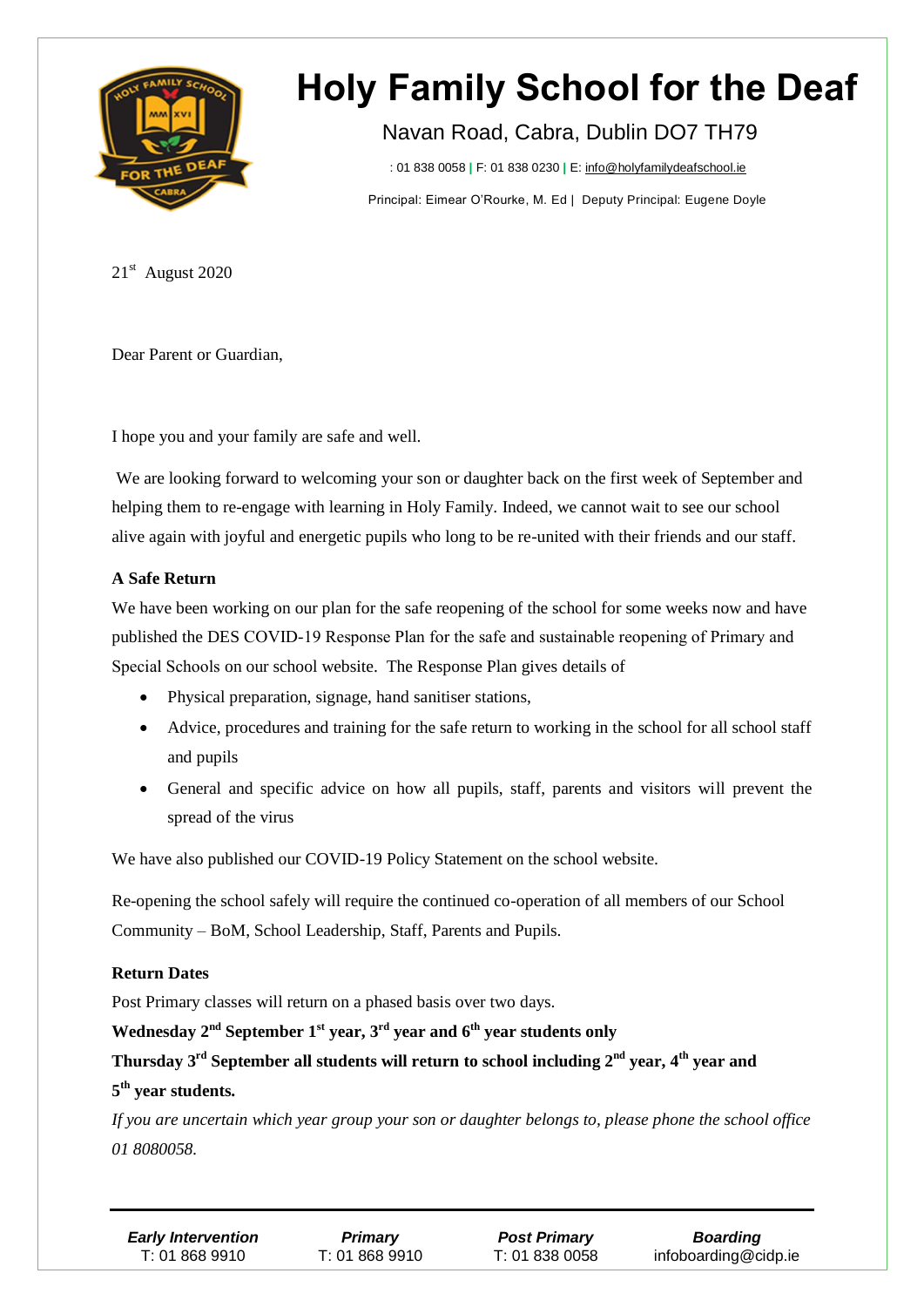

### Navan Road, Cabra, Dublin DO7 TH79

T : 01 838 0058 **|** F: 01 838 0230 **|** E: info@holyfamilydeafschool.ie

Principal: Eimear O'Rourke, M. Ed | Deputy Principal: Eugene Doyle

#### **Return to School Arrangements**

We want to have school seem as "normal" as possible for our pupils when they return. In line with Department of Education & Skills guidelines, we will take a balanced and common-sense approach to create awareness about COVID-19 and to do everything practical to avoid the introduction of COVID-19 into our school. The most relevant measures and messages are outlined below and will also be uploaded to our school website in coming days. As with all plans, these measures will be kept under continuous review and changes will be made as necessary.

#### **General School Measures**

- **NO CHILD, STAFF MEMBER OR PARENT SHOULD ATTEND OUR SCHOOL IF UNWELL OR IF ANY MEMBERS OF THEIR HOUSEHOLD ARE UNWELL WITH SYMPTOMS CONSISTENT WITH COVID-19.**
	- Visitors to our school building will be limited to **essential visits only** and should be made by prior arrangement.
	- Parents wishing to collect their son or daughter for an appointment should contact the office prior to arrival at the school.
	- Sanitising stations will be available at school entry/exit points and in all classrooms.
	- School will be cleaned every day in line with public health recommendations.
	- Guidelines around social distancing of 2m between adults, hand hygiene and correct cough etiquette should be adhered to at all times.
	- Newsletters and updates will be shared with parents through emails, school mobile and the school website to reduce paper sharing between school and home.
	- All payments if possible should be made using bank transfer to avoid cash handling and potential spread of infection. Please phone the school office if you need assistance

#### **Physical Distancing**

We have upgraded our procedures and routines within the school to ensure that there is as much Physical Distancing as is possible in our building. We will apply physical distancing in a practical and sensible way, recognising that the learning environment cannot be dominated by a potentially counterproductive focus on this issue.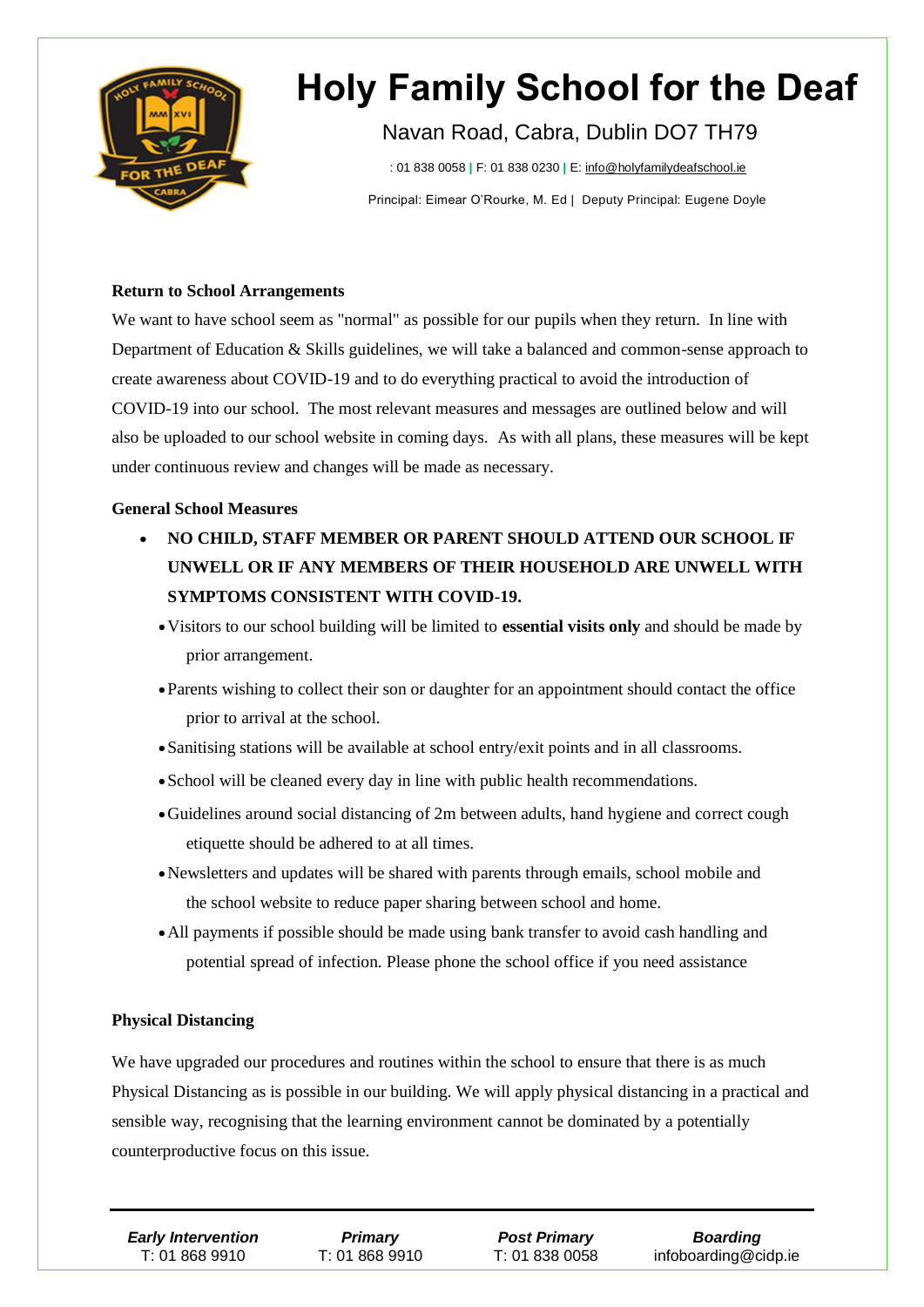

## Navan Road, Cabra, Dublin DO7 TH79

T : 01 838 0058 **|** F: 01 838 0230 **|** E: info@holyfamilydeafschool.ie Principal: Eimear O'Rourke, M. Ed | Deputy Principal: Eugene Doyle

#### **Physical Distancing will be achieved in two ways:**

*Increasing Separation***.** This will be achieved by re-configuring the classrooms to maximise physical distancing. Each class will be referred to as a bubble and we will ensure that there is as little contact as possible between children in different bubbles. The school will keep a record of students who share school transport to and from school and who are in the same boarding house.

*Decreasing Interaction*. This will be achieved by decreasing the potential for children from different bubbles to interact. There will be marked routes for various bubbles to enter and exit the school and to access their classrooms. Bubbles will have different mid-morning and lunch-time access to the yards. We will make these routines as easy as possible emphasising safety at all times.

#### **School Transport**

Although Pupils in Special Schools are not expected to adhere to social distance or wear masks on school transport, we are asking our Post Primary pupils on school transport to wear face coverings or visors. We are asking you our parents to provide these face coverings. The Escort and driver will also wear face coverings. The driver of your child's bus service will contact you with more information. Students **must** put the mask/face covering they wear on school transport into a sealable/zip-lock bag and keep it in their locker until they leave the school building at the end of the day. Face coverings worn on school transport must not be worn in school.

#### **Arrival to School**

Our aim is to avoid groups of children and/or adults at the school door. Entry to school building will be supervised to insure social distancing

- Pupils travelling on school transport should remain in the car/bus until the school doors are open at **8.45 a.m.**
- **Buses will be called one at a time to the front door by a member of school staff and students will disembark.**
- **All entry routes will be clearly marked and supervised**.

These routes will be shown to pupils in the videos to be shared prior to re-opening Students enter through assigned doors (different for each group) to designated areas to access lockers sanitise hands etc and meet their SNA who will escort them to their classroom

*Primary* T: 01 868 9910

*Post Primary* T: 01 838 0058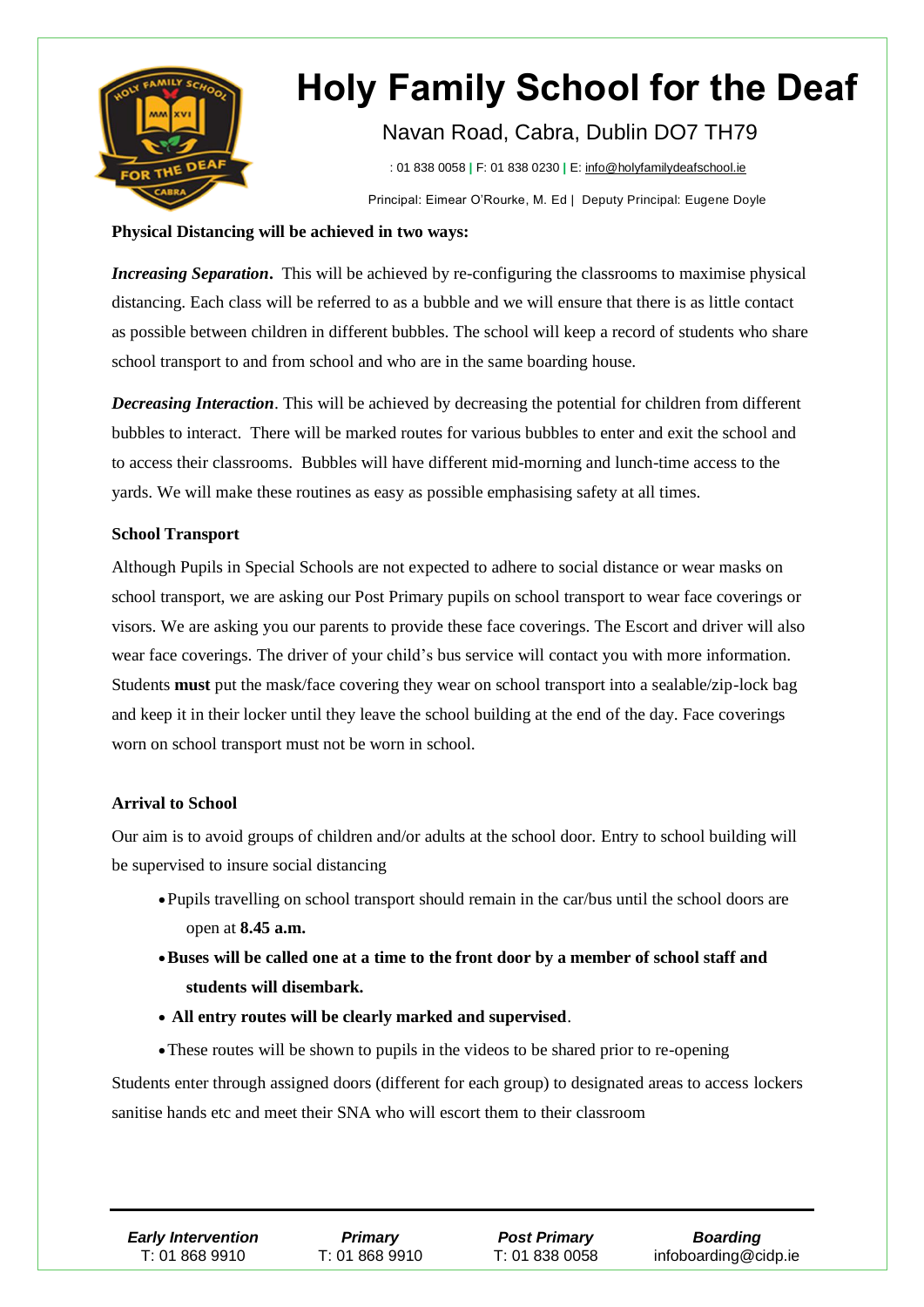

## Navan Road, Cabra, Dublin DO7 TH79

T : 01 838 0058 **|** F: 01 838 0230 **|** E: info@holyfamilydeafschool.ie Principal: Eimear O'Rourke, M. Ed | Deputy Principal: Eugene Doyle

#### **End of the school Day**

In order to avoid large congregations of parents/Bus Escorts at collection times, we need to implement staggered collection arrangements. They are as follows:

Boarding students will leave the school building 5 minutes early. All boarding students should return directly to their boarding campus. Students travelling on school transport will leave at 3.30 and should proceed directly to their bus. Students will be supervised to ensure social distancing and an orderly exit from the building.

#### **School Uniform**

Uniforms should be cleaned/laundered on a regular basis. On days when your son/daughter has PE they should wear their PE uniform to school.

**Face Masks** : it is mandatory for all staff and post primary level pupils to wear face coverings. Special schools can have an exemption for some pupils who find this a difficulty. We will provide all staff and pupils with visors that are Deaf friendly and have the approval of the Deaf Community and Chime. Visors worn in the school building must stay in the school building. Visors will be sanitised and stored at the end of the school. Each student and staff member will have their own visor. Visors should not be shared or swapped.

#### *Hand Hygiene*

As parents, we ask you to emphasise the importance of hand hygiene and cough etiquette with your son or daughter. **We ask that all pupils wash their hands at home before coming to school**. Pupils will be asked to sanitise their hands at the following times during the day:

- On arrival at school
- On entering and leaving classrooms
- Before eating or drinking
- After using the toilet
- After playing outdoors
- When their hands are physically dirty (look dirty)
- When they cough or sneeze.
- After changing battery in hearing aid/cochlear implant

| <b>Early Intervention</b> | <b>Primary</b> | <b>Post Primary</b> | <b>Boarding</b>      |
|---------------------------|----------------|---------------------|----------------------|
| T: 01 868 9910            | T: 01 868 9910 | T: 01 838 0058      | infoboarding@cidp.ie |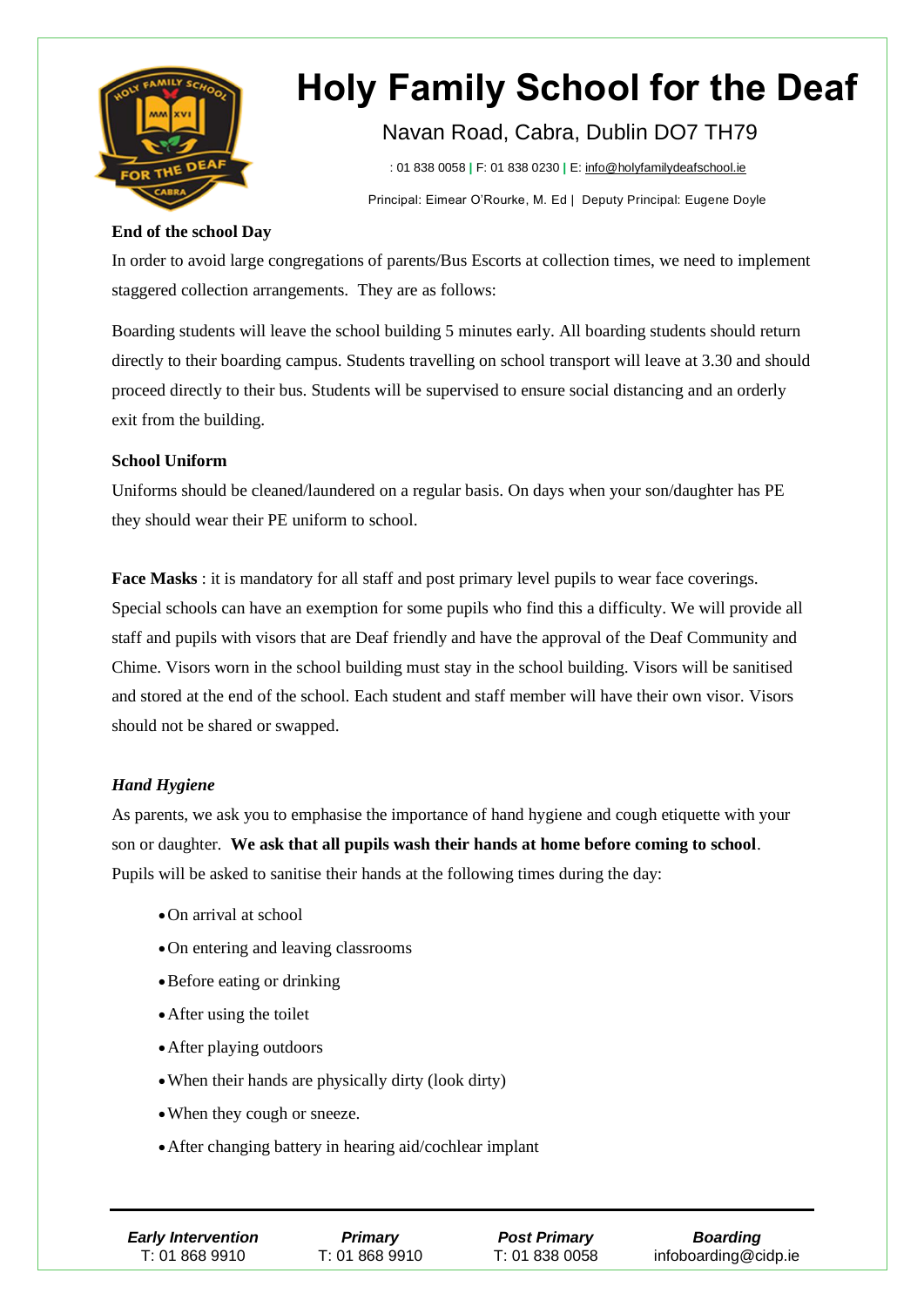

### Navan Road, Cabra, Dublin DO7 TH79

T : 01 838 0058 **|** F: 01 838 0230 **|** E: info@holyfamilydeafschool.ie

Principal: Eimear O'Rourke, M. Ed | Deputy Principal: Eugene Doyle

#### *In the classroom*

- Contact between class groups (bubbles) will be kept to a minimum.
- Coats, phones etc. should be kept to a minimum and will be kept in pupils' lockers to limit contact as much as possible.
- Shared resources such as tablets, laptops, etc. will be cleaned after use.
- Students MUST have their own materials for class as sharing of materials will not be permitted. Please ensure your son/daughter has adequate pens, pencils, ruler etc

#### **School Lunches**

Students MUST bring their own lunch to school. Please note there will be no facilities for heating food so please do not send in food that needs to be toasted /microwaved etc as these facilities will not be available. The school shop will be closed.

Pupils will be assigned an area for break and lunch and separate yards will be accessed by each group.

#### **Audiology**

Audiology support will continue to be provided to all students following all necessary safety measures. Please ensure that your son/daughter arrives at school with working hearing aid/cochlear implant and other assistive technology (FM system) if applicable. Students should have spare hearing aid/cochlear implant batteries and be encouraged to change these themselves where possible. As always assistance will be provided to students when required. Spare batteries are available in school as usual at a cost of 50 cent per battery.

#### **Curriculum and Learning**

Programmes for Post Primary School Leaders and Teachers. The wellbeing of our students is of Teachers will be following the Department of Education and Skills Guidance on Learning and School utmost importance and we wish to provide as smooth a transition as possible for students returning to school.

#### **Illness**

*Primary* T: 01 868 9910

*Post Primary* T: 01 838 0058

*Boarding* infoboarding@cidp.ie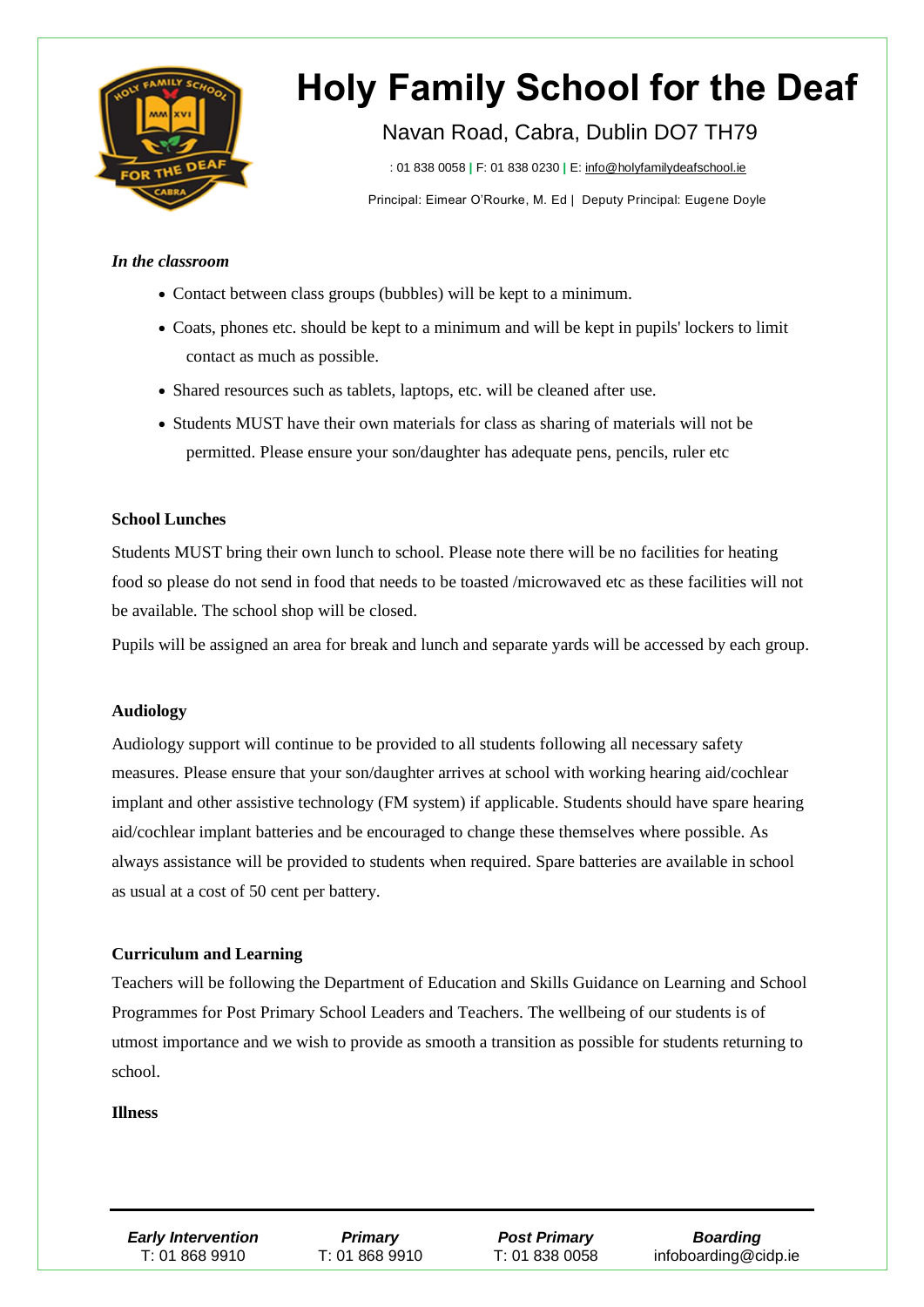

Navan Road, Cabra, Dublin DO7 TH79

T : 01 838 0058 **|** F: 01 838 0230 **|** E: info@holyfamilydeafschool.ie

Principal: Eimear O'Rourke, M. Ed | Deputy Principal: Eugene Doyle

As already stated, **NO CHILD, STAFF MEMBER OR PARENT SHOULD ATTEND OUR SCHOOL IF UNWELL OR IF ANY MEMBERS OF THEIR HOUSEHOLD ARE UNWELL WITH SYMPTOMS CONSISTENT WITH COVID-19.**

 Children who have travelled from countries not on the Green List should not attend school during the 14-day self-isolation period

Further information on COVID-19 symptoms in children is available at: <https://www2.hse.ie/conditions/coronavirus/if-your-child-has-symptoms.html>

 If a pupil develops symptoms consistent with COVID-19 during the school day, they will be brought immediately to a designated isolation area with a staff member. Parents will be contacted immediately to bring them home and seek further medical advice as necessary.

• If a pupil has been advised by a doctor to isolate, parents should contact the school.

#### **Return to School Videos**

We are creating class videos for pupils to help allay any fears they may have about the return to school. These videos will bring them (and you) through the school day - arriving at school, classrooms, breaktimes and going home time. I am confident that our pupils will ease seamlessly back into the school routine and we will all do our very best to ensure that the transition is as easy as possible for them.

#### **Class teachers and SNAs**

I would like to welcome Mr Michael McGrath to the Post Primary teaching team and Ms.Elaine Condron, Mr Jason Maguire and Ms Caitlin Claffey who will join the Post Primary SNA team. I extend good wishes to Mr Padraig Brady and Ms Catherine McFarlane who are on leave of absence this year

#### **Summer Work**

We have made great efforts over the Summer months to have the school welcoming and ready for the pupils. Joey Watson, our caretaker, has been very busy painting and maintaining the school grounds.

*Primary* T: 01 868 9910

*Post Primary* T: 01 838 0058

*Boarding* infoboarding@cidp.ie